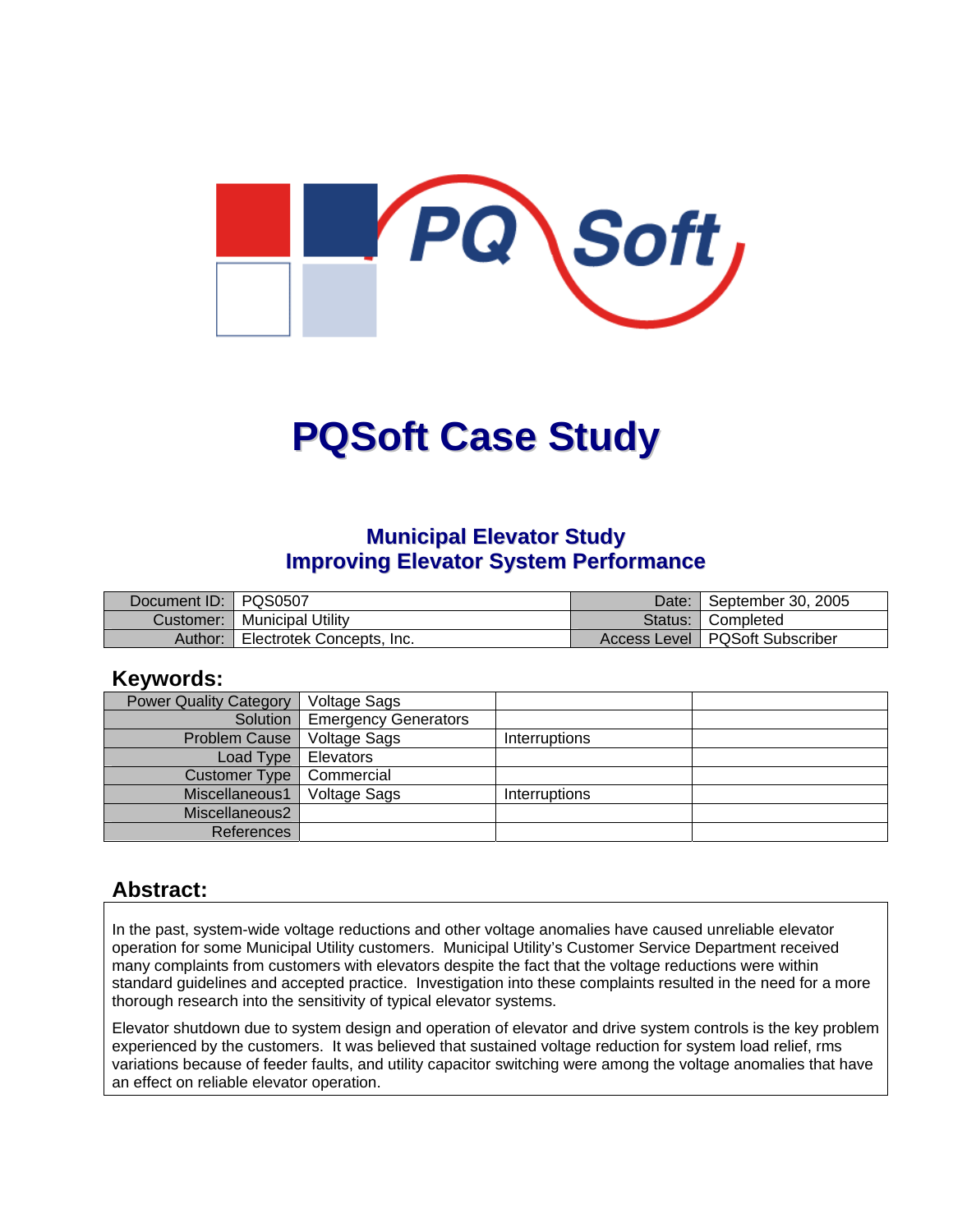# <span id="page-1-0"></span>**TABLE OF CONTENTS**

## **LIST OF FIGURES**

## **RELATED STANDARDS**

ANSI Std. C84.1 NFPA 70 National Electric Code ANSI/IEEE Std. 141 Industrial Electric Power Systems ANSI/IEEE Std. 241 Commercial Electric Power Systems ANSI/IEEE Std. 399 Industrial & Commercial Power System Analysis ANSI/IEEE Std. 446 Industrial & Commercial Power System Emergency Power ANSI/IEEE Std.493 Industrial & Commercial Power System Reliability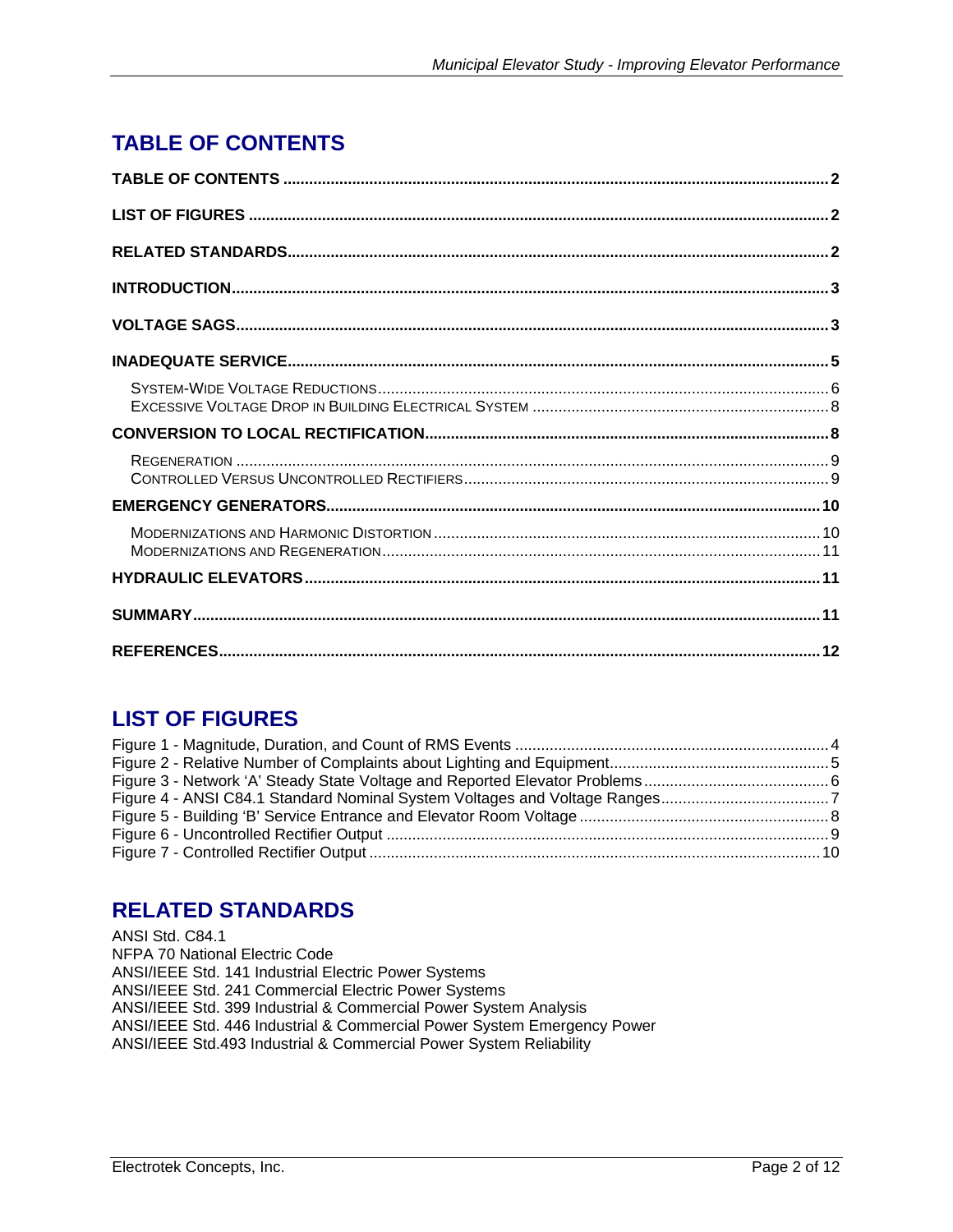## <span id="page-2-0"></span>**INTRODUCTION**

System-wide voltage reductions on May 20-21, 1996 coincided with problems reported by some Municipal Utility customers. The 5% reduction on the 20<sup>th</sup> and the 8% reduction on the 21<sup>st</sup> resulted in over 100 complaints recorded by the Customer Service Department. Sixty-four of the customer complaints described erratic or unreliable elevator operation during these system-wide voltage reductions. The most important problem experienced by customers during the system-wide voltage reductions was complete elevator shutdown. As a result, Municipal Utility initiated a project to evaluate elevator operation because the voltage supplied during the system-wide voltage reductions was still above the service voltage recommended by American National Standard C84.1 (Electrical Power Systems and Equipment – Voltage Ratings - 60Hz). Several case studies were performed as part of the project to identify and correct the problems that customers experienced.

The project has identified voltage sags, inadequacy of service, and conversion to local rectification as causes for unreliable elevator operation. The study has also found that modernized elevators may experience erratic operation when supplied by an emergency generator, or the generator itself may experience erratic operation. Finally, the study found hydraulic elevators to be a special case and a potential cause of problems for other elevators and building electrical equipment.

## **VOLTAGE SAGS**

The distribution system in the municipal customer service area is dynamic, yet reliable. In other words, it rarely experiences an interruption of power. Municipal Utility monitors the power quality of the supply network with Dranetz-BMI 8010 PQNodes (PQNodes). During the time of this study, 33 PQNodes were installed throughout the municipal's system. The PQNodes were installed in 32 different locations.

The PQNodes recorded both steady state and transient data. This information was used in conjunction with input from customers to show correlation between power system events and erratic elevator operation. The PQNodes monitored both 208/120 volt systems and 480/277 volt systems in the municipal's service area.

Municipal Utility assumed that the nominal voltages measured by the PQNodes were 125 and 277 volts. The PQNodes were setup to capture voltage sags of 0.90 per-unit (90%) and below. Voltages equal to or less than 112.5 volts on a 120 volt system and equal to or less than 249.3 volts on a 277 volt system were recorded as an event – a voltage sag or interruption. The PQNodes were also setup to capture voltage swells and transients of 1.10 per-unit and above. Voltages equal to or greater than 137.5 volts on a 120 volt system and equal to or greater than 304.7 volts on a 277 volt system were recorded as an event.

For the period from 1/1/94 to 1/22/98, 2,737 events were recorded. These events occurred on 718 different days. The events were compiled to show the number of events that were recorded and the magnitude and duration of these events. [Figure 1](#page-3-1) shows the voltage sags and interruptions that are less than 60 cycles in duration. The voltage sags that are included in [Figure 1](#page-3-1) account for 96% of all of the events recorded in the municipal customer service area from 1/1/94 to 1/22/98.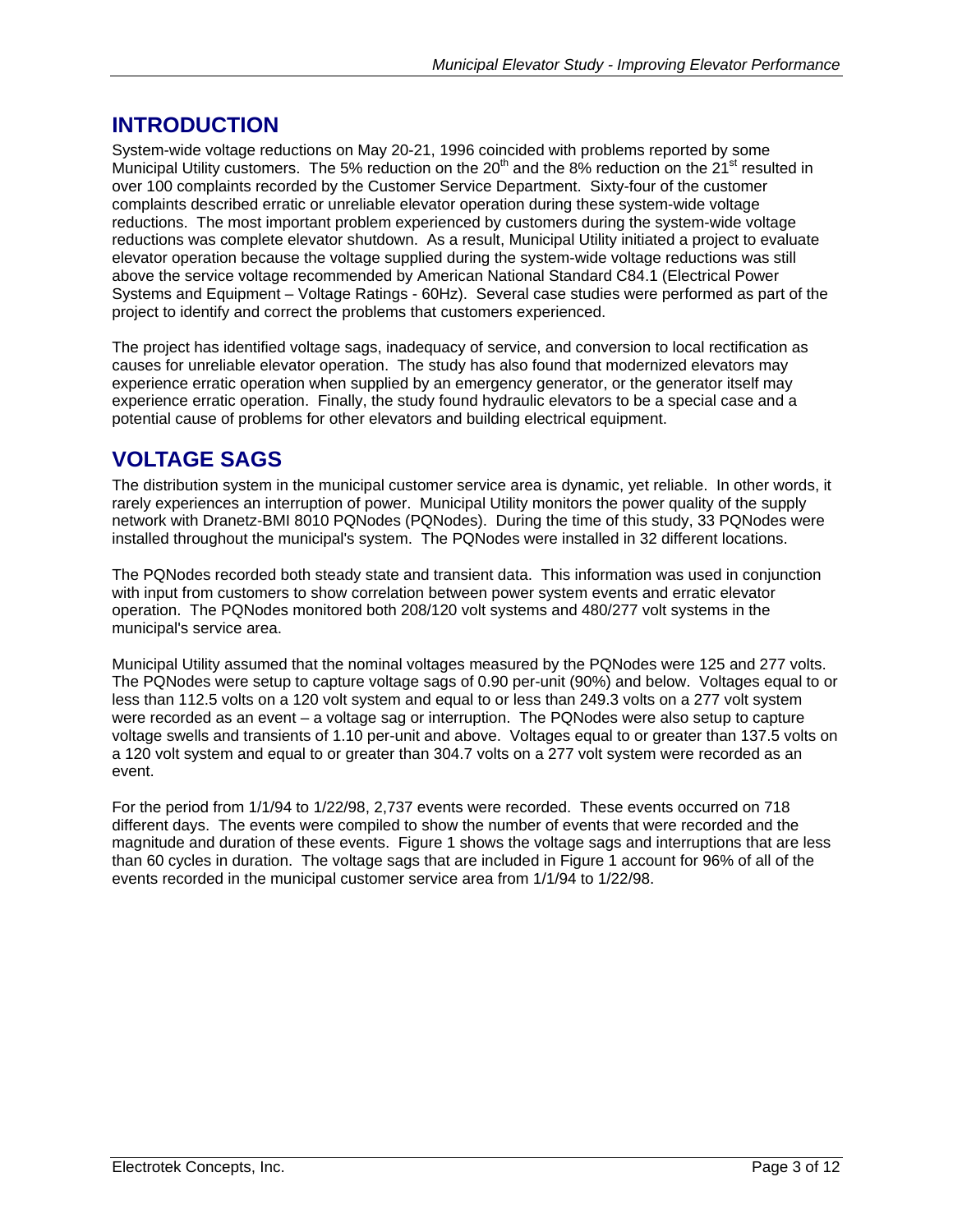<span id="page-3-1"></span><span id="page-3-0"></span>

#### **Figure 1 - Magnitude, Duration, and Count of RMS Events**

Voltage sags are one obvious cause of erratic elevator operation. The effects of voltage sags on industrial customers are well documented. Voltage sags at industrial sites are usually discussed with respect to the processes that the voltage sag interrupts and the product that is damaged or lost. The elevator is similar to an industrial process and the effect that the voltage sag has on the process depends on the installed elevator equipment and the point in the process that the elevator is at when the voltage sag occurs.

Voltage sags affect commercial customers in many ways. Voltage sags can result in downed computers and lost data, failure of broadcast and communication, blinking lights, and erratic elevator operation.

Customer feedback has provided information about how commercial customers are affected by the voltage sags that occur in the municipal customer service area. [Figure 2](#page-4-1) shows the relative number of customer complaints documented with respect to lighting, computers, air conditioning equipment, elevators, and other electrical equipment during events in the municipal customer service area. The values for the different types of equipment are relative to the 1,864 blinking light complaints.

[Figure 2](#page-4-1) also shows that abnormal elevator operation is not perceived as a problem nearly as often as the problem of blinking lights or abnormal operation of other electrical equipment. For the period of the study, elevator problems were reported 204 times.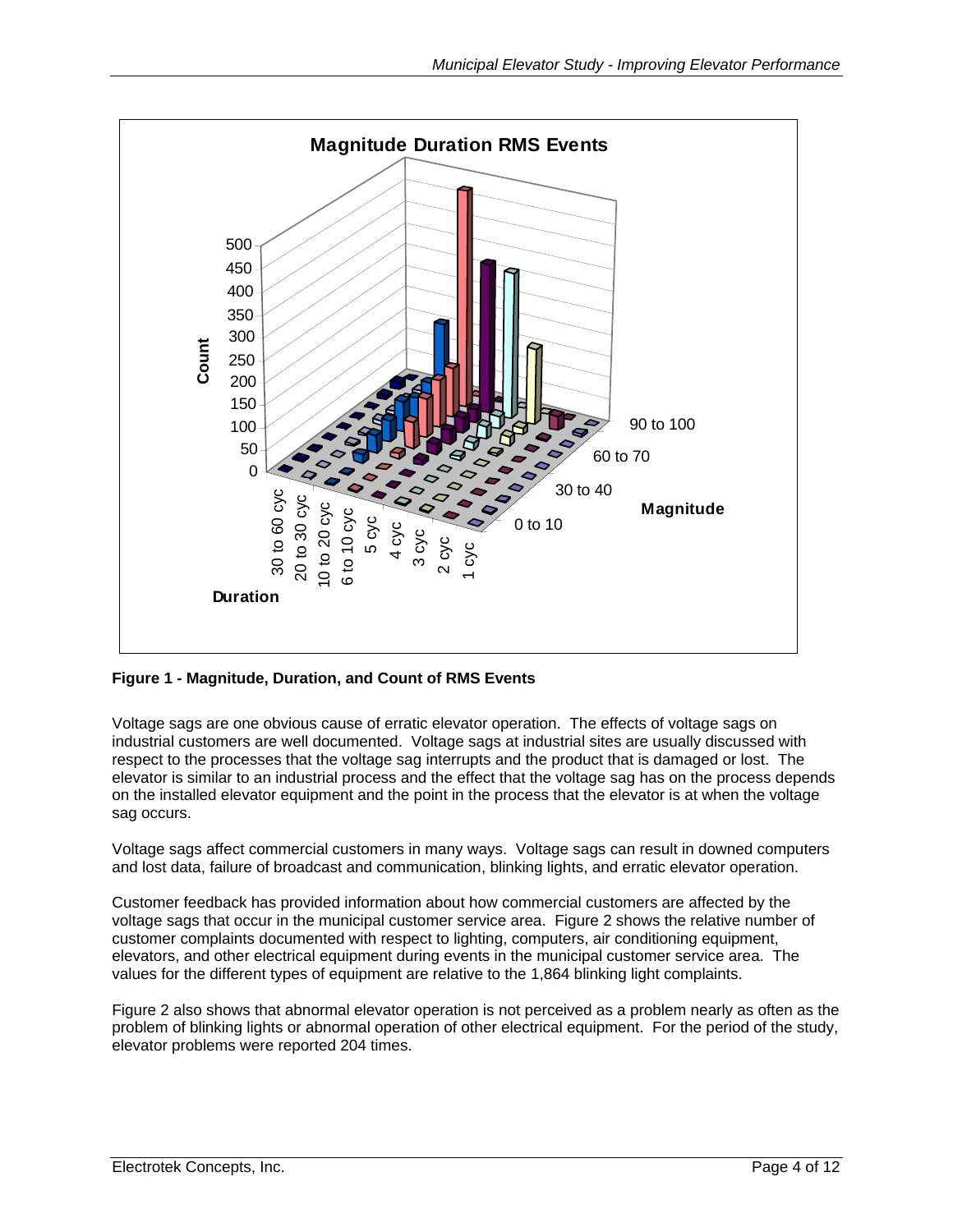<span id="page-4-1"></span><span id="page-4-0"></span>

#### **Figure 2 - Relative Number of Complaints about Lighting and Equipment**

Case studies showed that the elevator controls were more sensitive to voltage sags than the power conversion equipment. Since voltage sags are short duration events (reduction in rms voltage lasting between 0.5 cycles and 1 minute), the impact that voltage sags have on elevator operation is defined best by how the elevator passengers perceived the process of moving between floors. An elevator with good ride-through characteristics may not give the passengers any indication that a voltage sag had occurred. Another elevator may stop if the voltage sag is severe enough or long enough, but it resets itself and resumes operation when system voltage returns to normal. This would be perceived as erratic operation and an annoyance to the passengers because they reached their destination though there was a "glitch" in the process. However, some elevators must be manually reset after a voltage sag interrupts operation. This inability to automatically continue operation may result in the entrapment of passengers (and be perceived as much more than an annoyance).

Elevator controls that are required to be reset after being interrupted by a voltage sag should be replaced or retrofitted to allow the elevator to continue normal operation after the voltage sag. Another option for controls of this type is to protect the controls from the adverse effects of the voltage sag by installing power conditioning equipment.

## **INADEQUATE SERVICE**

Inadequate service refers to the situation where a building has a load (kVA) demand greater than the designed service from the Municipal Utility. This situation results from the growth of the building's base load without an upgrade in the service. *System-Wide Voltage Reductions* and *Excessive Voltage Drop in Building Electrical System* are included as sub-categories under the heading because they all ultimately affect the utilization voltage at the elevators.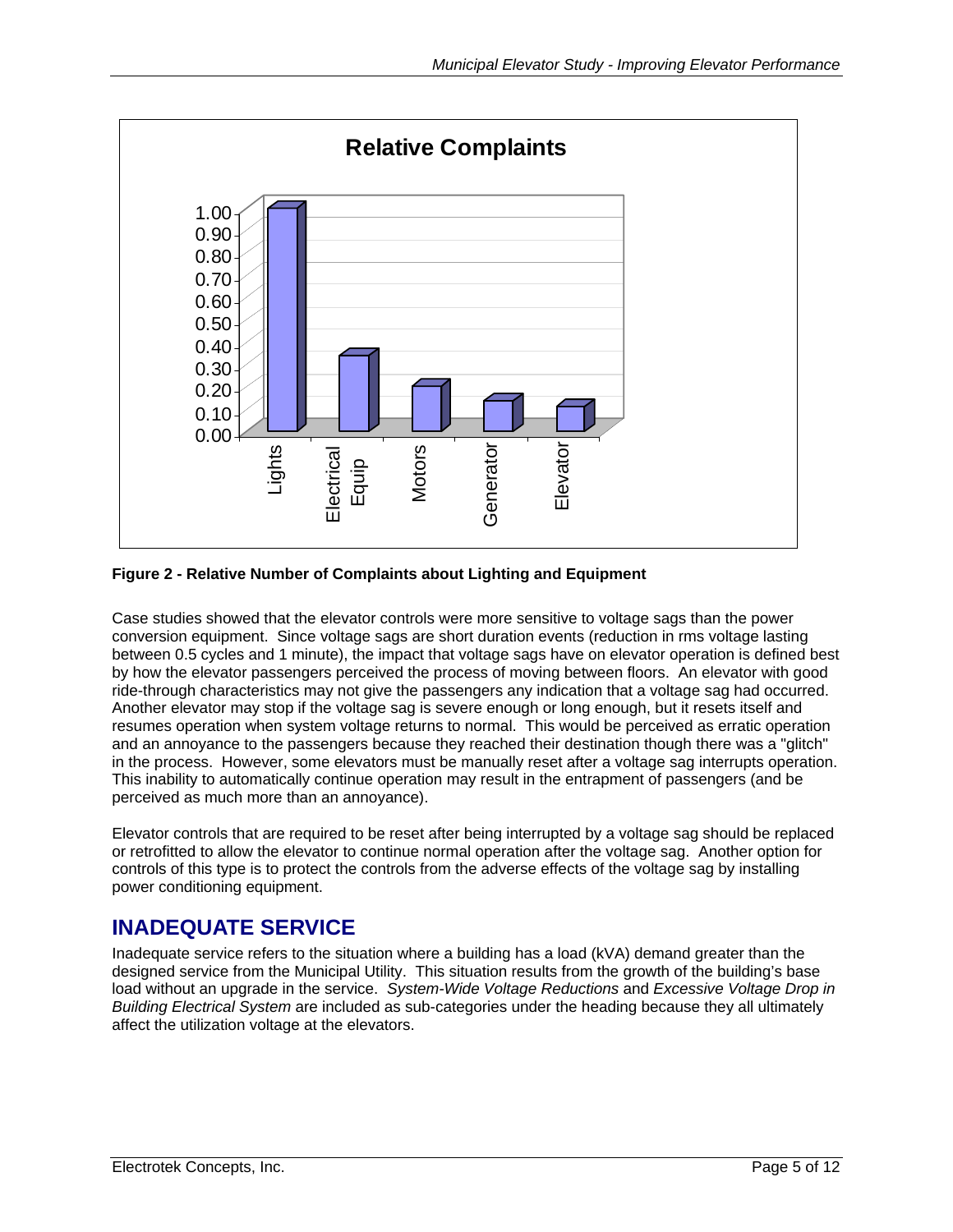#### <span id="page-5-0"></span>*System-Wide Voltage Reductions*

System-wide voltage reductions on May 20 and 21, 1996, coincided with elevator problems reported by some Municipal Utility customers. The 5% reduction on the 20<sup>th</sup> and the 8% reduction on the 21<sup>st</sup> resulted in over 64 elevator complaints recorded by the Customer Service Department. An evaluation of the events, steady-state voltage, and customer reports for these two days showed that reliable elevator operation during a voltage reduction depends on service adequacy and acceptable voltage drop within the building's electrical distribution system.

[Figure 3](#page-5-1) shows the steady-state voltage for one network for May 20-21, 1996. The chart also shows the times when elevator problems were reported to the Customer Service Department. The "Xs" shown on the X-axis represent recorded elevator problems.

<span id="page-5-1"></span>

**Figure 3 - Network 'A' Steady State Voltage and Reported Elevator Problems** 

[Figure 3](#page-5-1) shows that there were no voltage sags recorded in Network 'A' during this period, yet there were seven reports of elevator problems on May 21. The reports coincided with the 8% voltage reduction that was in effect for a short time in the middle of the day.

[Figure 4](#page-6-1) (see ANSI C84.1) shows the standard nominal system voltages and voltage ranges. Figure 4 shows that the Range A lower value is 114 volts on a 120 volt base, the Range B (Contingency) service voltage is as low as 110 volts. The average voltage supplied by Municipal Utility during the 8% voltage reduction was 114 volts. The recorded network voltage and the customer feedback indicate that voltage reductions contribute to conditions that adversely affect reliable elevator operation.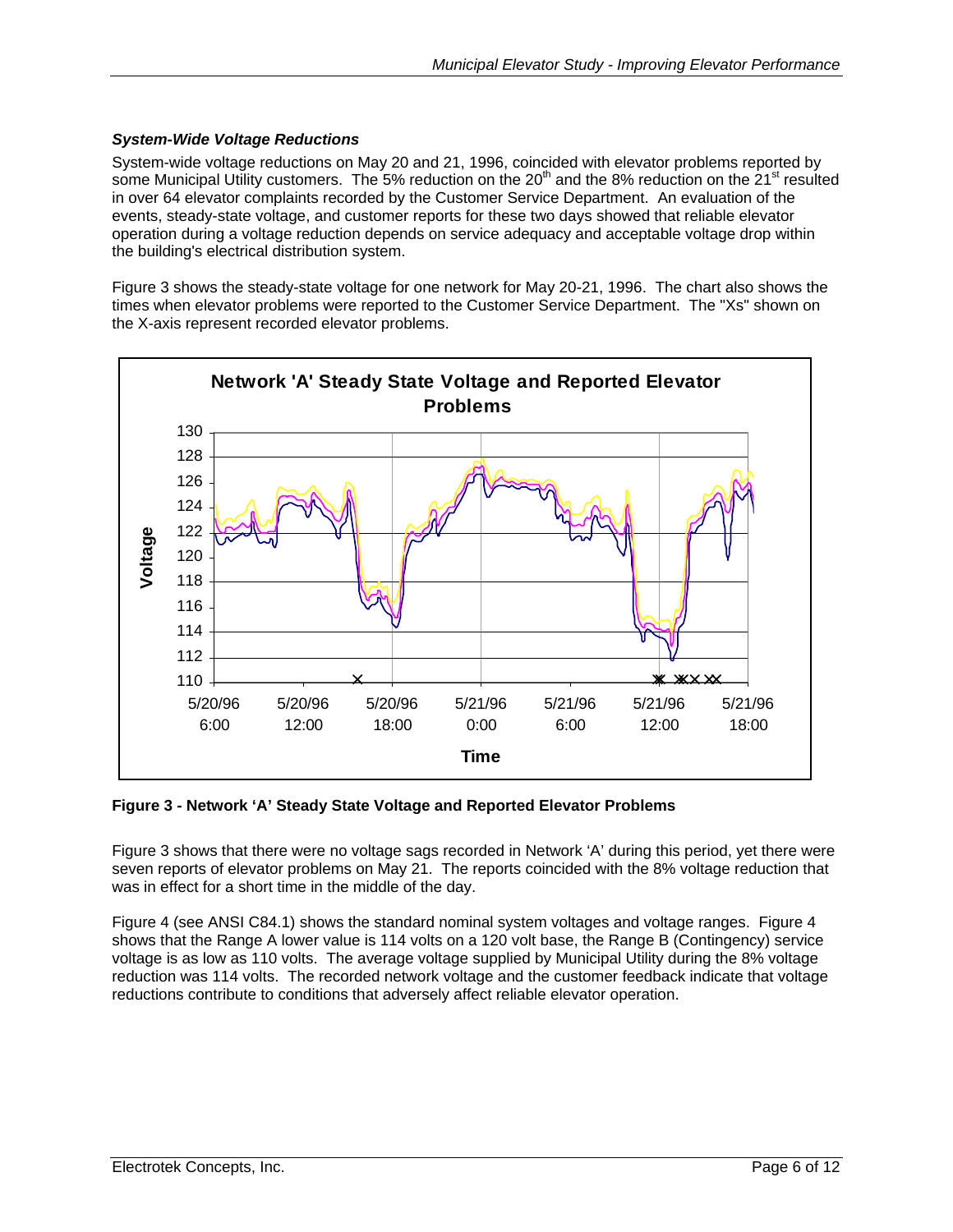<span id="page-6-1"></span><span id="page-6-0"></span>

**Figure 4 - ANSI C84.1 Standard Nominal System Voltages and Voltage Ranges** 

Case studies were performed to characterize the typical elevator utilization voltage. The case studies often showed that the building service was inadequate for the building load or that the voltage drop from the service entrance to the elevator machine rooms was excessive.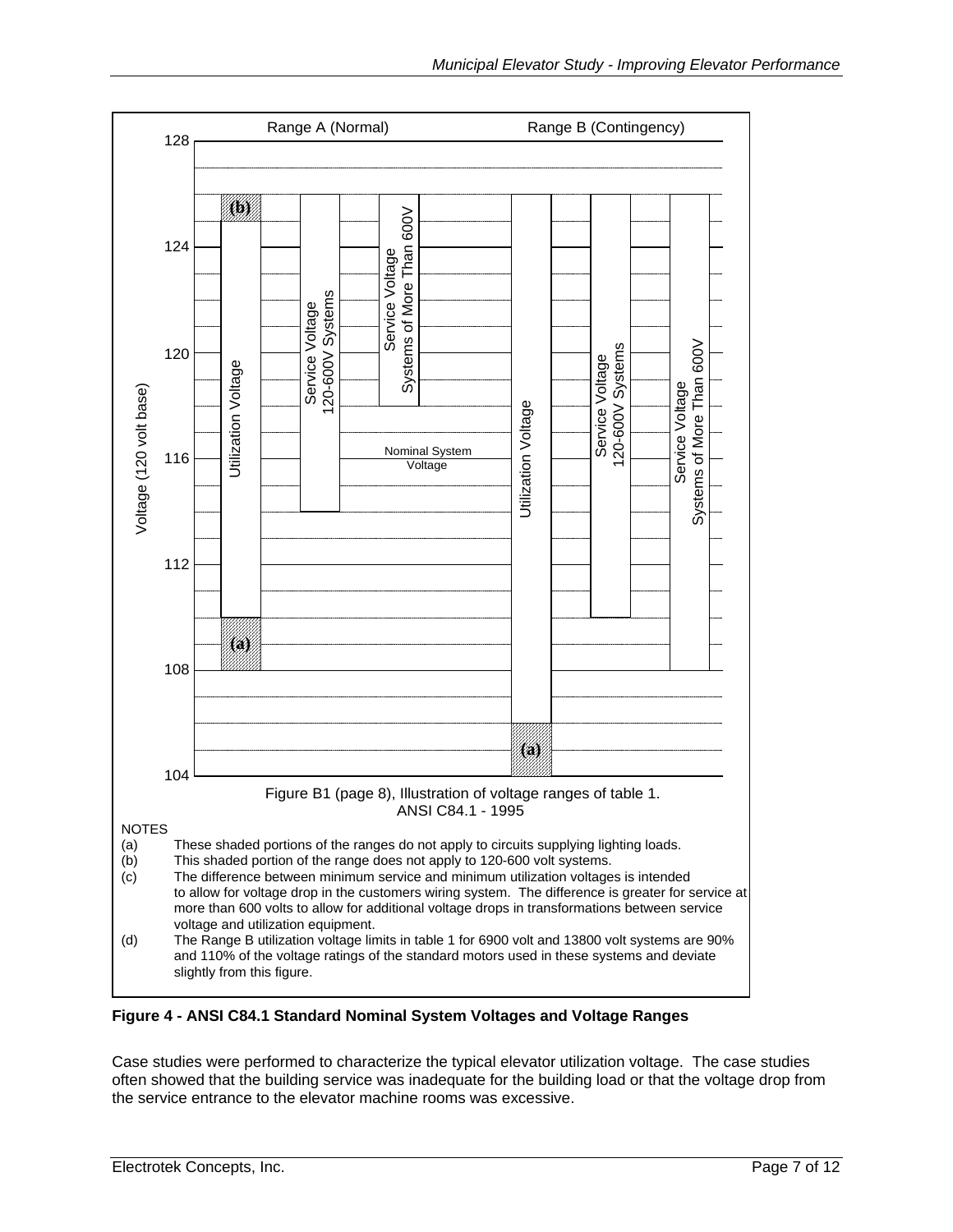#### <span id="page-7-0"></span>*Excessive Voltage Drop in Building Electrical System*

Case studies have shown that the voltage drop within some building electrical systems does not allow for reliable elevator operation for all of Municipal Utility's operating contingencies. Some of the worst cases do not allow for normal service voltage variations. [Figure 5](#page-7-1) shows one of the worst examples of system voltage drop.

<span id="page-7-1"></span>

**Figure 5 - Building 'B' Service Entrance and Elevator Room Voltage** 

The chart shows the minimum service entrance and elevator room voltages for a 6-day period. [Figure 5](#page-7-1)  shows that the utilization voltage at this site can be almost 10 volts lower than the voltage at the service entrance. These measurements show why this customer experienced erratic elevator operation even during Municipal Utility's normal operating contingencies. Municipal Utility recommended that this customer upgrade their existing feeders or install additional feeders and divide the elevator load.

The National Fire Protection Association's National Electrical Code (NFPA 70) provides examples of elevator feeder circuit design in Chapter 9. The procedure that NFPA 70 outlines should be revisited each time feeder or branch load is changed or increased. NFPA 70 recommends that the voltage drop for the feeder and branch circuit does not exceed 5% (6 volts on a 120 volt system). It is also important to take into account the voltage drop associated with other circuit components like transformers and reactors when evaluating the elevator utilization voltage.

# **CONVERSION TO LOCAL RECTIFICATION**

The first step in converting a customer's dc supply from the dc grid to local rectification is to determine what dc loads the customer actually has. The customer should collect elevator motor nameplate data and record the type of elevators that are being supplied (e.g., basement drum, overhead traction, geared or gearless, hydraulic, etc.). This step is necessary to ensure that the rectifier is large enough to supply the existing load. The starting current of most elevator machines is 1½ to 3 times the nameplate current. Some hydraulic elevator installations utilize dc motors. The starting current of a dc hydraulic elevator can be 7 to 10 times the nameplate current of the motor. The dc hydraulic elevator should not be assumed a trivial portion of the dc load because of the starting current.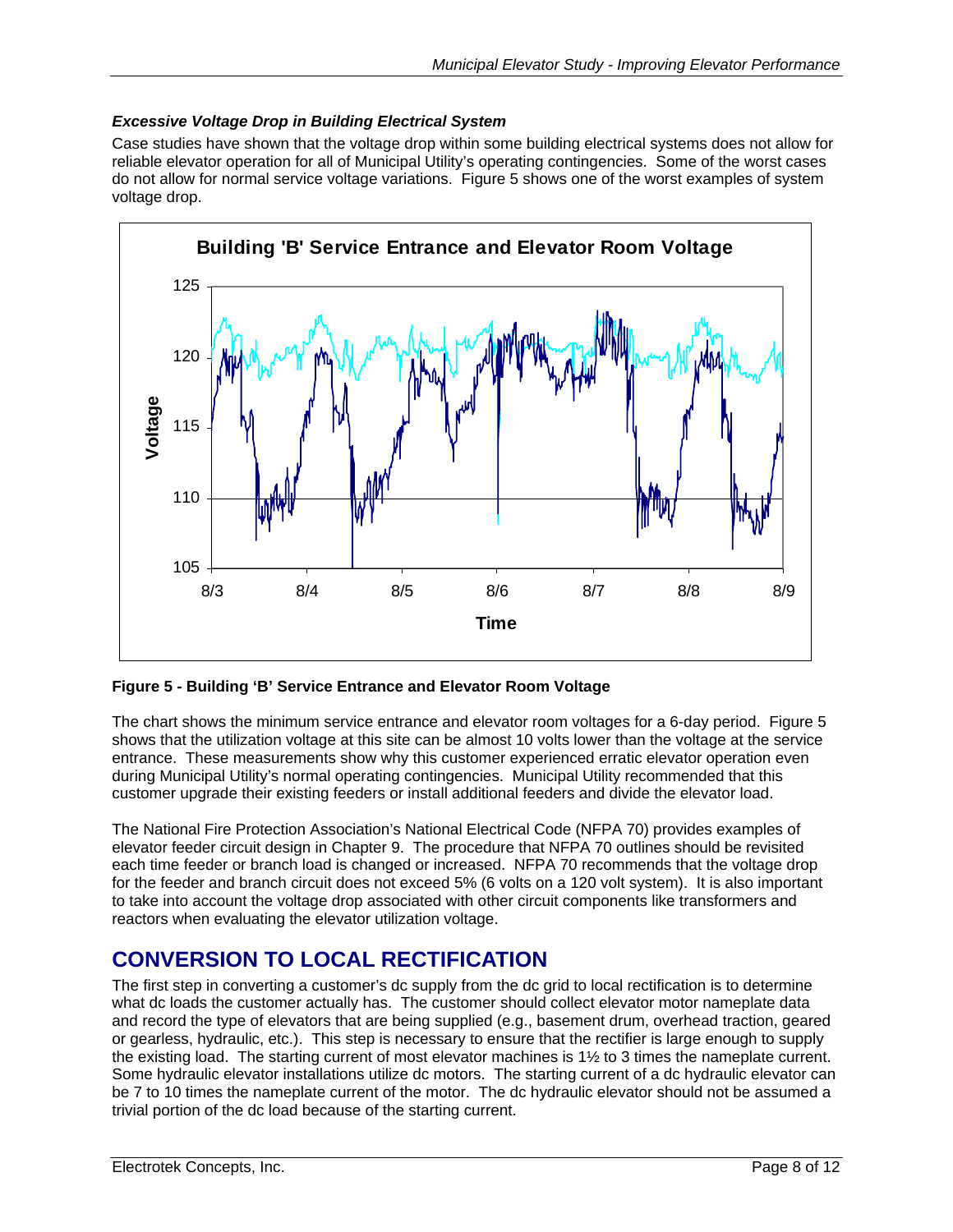#### <span id="page-8-0"></span>*Regeneration*

Most elevators will regenerate power as a traction machine is operating an overhauling load. Regeneration occurs to some extent when the elevator car is slowed and brought to a stop.

Measurements have shown that a good rule-of-thumb is to assume that a dc elevator will regenerate up to 20% of its nameplate current.

The lack of connected dc load can prevent regenerated power from being absorbed and will result in the buildup of dc voltage. In some cases, this increase in voltage caused an increase in elevator speed and erratic operation of elevator controls. In the worst case, the voltage increased to the point of motor insulation failure and the failure of control components. It is critical that there is always sufficient load connected to the dc system to consume regenerated power.

A regeneration circuit should be installed with the local rectifier. In most cases, the specified regeneration circuit should be capable of absorbing the power regenerated by the largest motor in the supplied group, or it should be equal to 10% of the rectifier rating, whichever is larger. Regeneration circuits are typically load resistors that are always connected to the dc system or they are placed on line when the dc voltage reaches a set value.

Regeneration circuits made up of resistors that are always online are inefficient, costly, and can be physically large. Regeneration circuits that are placed online as required are typically smaller, less expensive to purchase and less costly to operate over the long term than fixed resistor banks.

#### *Controlled Versus Uncontrolled Rectifiers*

Customers have options when purchasing and installing local rectifiers. One of these options is to install a controlled rectifier instead of an uncontrolled rectifier. Controlled rectifiers may appear to offer the customer some flexibility that an uncontrolled rectifier does not, but the controlled rectifier supplies dc voltage that is not always as smooth as the voltage supplied by an uncontrolled rectifier.

In one case, a customer experienced erratic elevator operation after a controlled rectifier was installed to supply dc power to the elevators in their building. Investigation of the erratic operation showed that the ripple that was present in the output of the controlled rectifier was causing various dc relays to operate improperly.

[Figure 6](#page-8-1) shows the output of a traditional uncontrolled rectifier and [Figure 7](#page-9-1) shows the output of a controlled rectifier.

<span id="page-8-1"></span>

**Figure 6 - Uncontrolled Rectifier Output**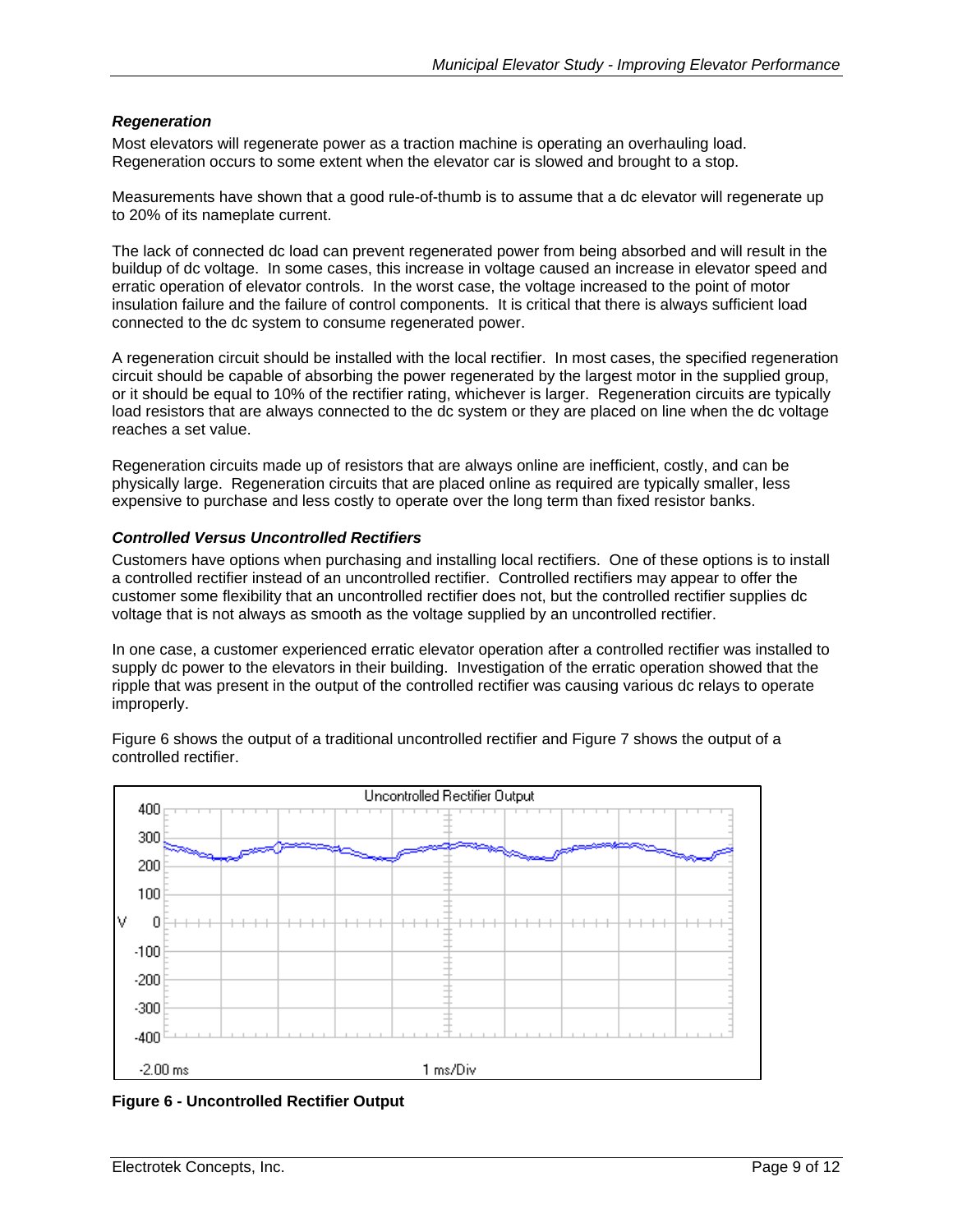<span id="page-9-1"></span><span id="page-9-0"></span>

#### **Figure 7 - Controlled Rectifier Output**

This customer solved their erratic control problems by filtering and smoothing the supply voltage to the elevator controls.

## **EMERGENCY GENERATORS**

Elevator operation (particularly modernized elevators) on emergency generators presents problems that many customers have not considered. The emergency generator is a much weaker source (lower available short-circuit current) than the normal Municipal Utility supply. The building power system is much more dynamic with emergency generators supplying power. In addition, harmonic voltage distortion is typically higher and voltage regulation is generally poorer with emergency generators supplying power. Most of the problems associated with elevator operation on emergency generators are often related to elevator modernizations and electronic drives and regeneration.

#### *Modernizations and Harmonic Distortion*

Modernizing older elevator machines to electronic drives provides the customer with many benefits. Unfortunately, some modernizations introduce new power quality-related concerns. Harmonic distortion can cause erratic operation of generator controls and regulators and can adversely affect the operation of other emergency loads.

There are no fixed rules for supplying electronic elevator loads with generators. Each application needs to be evaluated as a unique case. Measurements, testing, and simulations are useful tools in determining the impact that electronic drive operation can have on emergency generator operation.

Some solutions and recommendations from different case studies include:

- 1. De-sensitize generator controls using isolation transformers or filters.
- 2. Install a harmonic filter at a common emergency bus to lower the total harmonic voltage distortion on the emergency power system.
- 3. Install filters at the harmonic producing loads.
- 4. Configure the elevator controls, when possible, to limit the number of elevators that can operate at any time.
- 5. Remove unnecessary elevators from the emergency power system.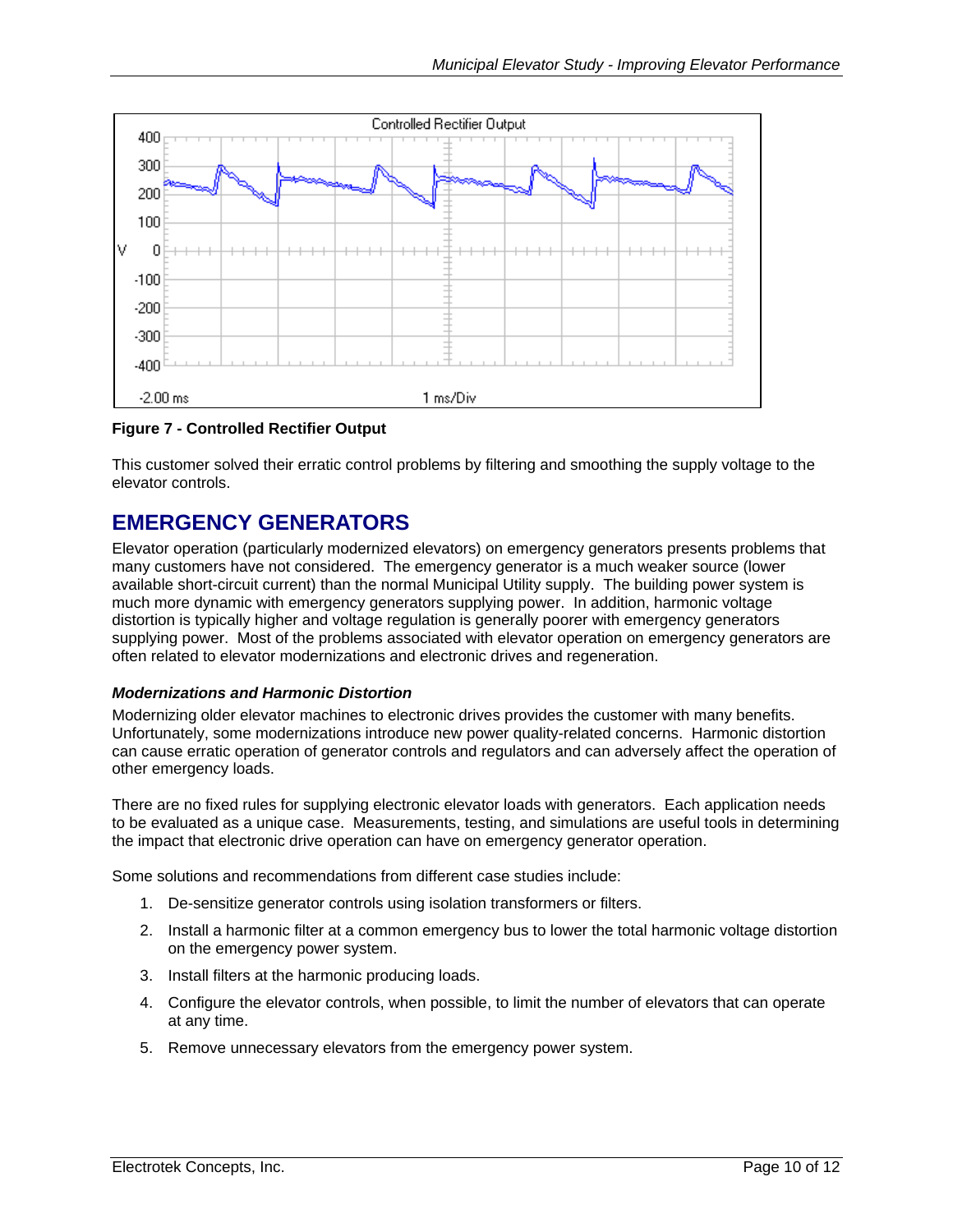#### <span id="page-10-0"></span>*Modernizations and Regeneration*

Electronic drives are not only efficient at converting power for use by the elevator motor they are efficient at regenerating power during overhauling conditions. Motor-generators absorb some of the regenerated power and do not present the regeneration problems that an electronic drive can.

The Institute of Electrical and Electronics Engineers Standard 241-1990, "Recommended Practice for Electric Power Systems in Commercial Buildings," (IEEE Gray Book) provides the following calculations for determining the regenerated power for variable voltage gearless machines:

- 1. Running full-load down = Approximately 40% of running full load up at a 40% negative power factor.
- 2. Stopping full-load down = Approximately 50% of starting full load up at a 50% negative power factor.

There are many different opinions about sizing, or over sizing, generators to reliably handle regenerated power. It is generally not recommended to use regenerated power as a criterion for sizing emergency generators. When an emergency generator is supplying loads capable of regeneration, a regeneration circuit should be sized and installed to absorb the regenerated power. Regeneration circuits should be an integral part of new generator installations and regeneration circuits can be easily installed at existing generator sites.

## **HYDRAULIC ELEVATORS**

Case studies that involve hydraulic elevators tend to be classic cases of voltage sags due to motor starting. The starting characteristics of hydraulic elevator motors are similar to other pump motors. Hydraulic elevators are often used in low rise and freight applications where their simplicity and low maintenance costs more than compensate for their slow speed. The controls are rarely more sophisticated than an across-the-line motor starter with start, stop and jog capability. The starting current of a hydraulic elevator is approximately seven to ten times the nameplate current of the motor.

The high starting current of a hydraulic elevator can aggravate the power quality problems that exist in any commercial building. Hydraulic elevator starting can cause a noticeable disturbance in a commercial building during periods of peak load.

Customers can minimize the adverse affects of hydraulic elevator starting by ensuring that the building service is adequate and that the feeder and branch circuit supplying the elevator(s) is adequate. Sometimes circuits can be reconfigured to isolate sensitive loads from the circuit that supplies the hydraulic elevator. Some customers are able to limit the use of hydraulic elevators to times off peak and outside the working hours of building tenants. In addition, some new products have become available that are well suited to minimizing the voltage sag created by motor starting.

## **SUMMARY**

Several case studies were performed at commercial sites as part of a project to identify and correct the problems experienced with elevator operation. The case studies identified voltage sags, inadequacy of service, and conversion to local rectification as causes for unreliable elevator operation. The case studies also showed that modernized elevators may experience erratic operation when supplied by an emergency generator, or the generator itself may experience erratic operation. Finally, the study has also found hydraulic elevators to be a special case and a potential cause of problems for other elevators and building electrical equipment.